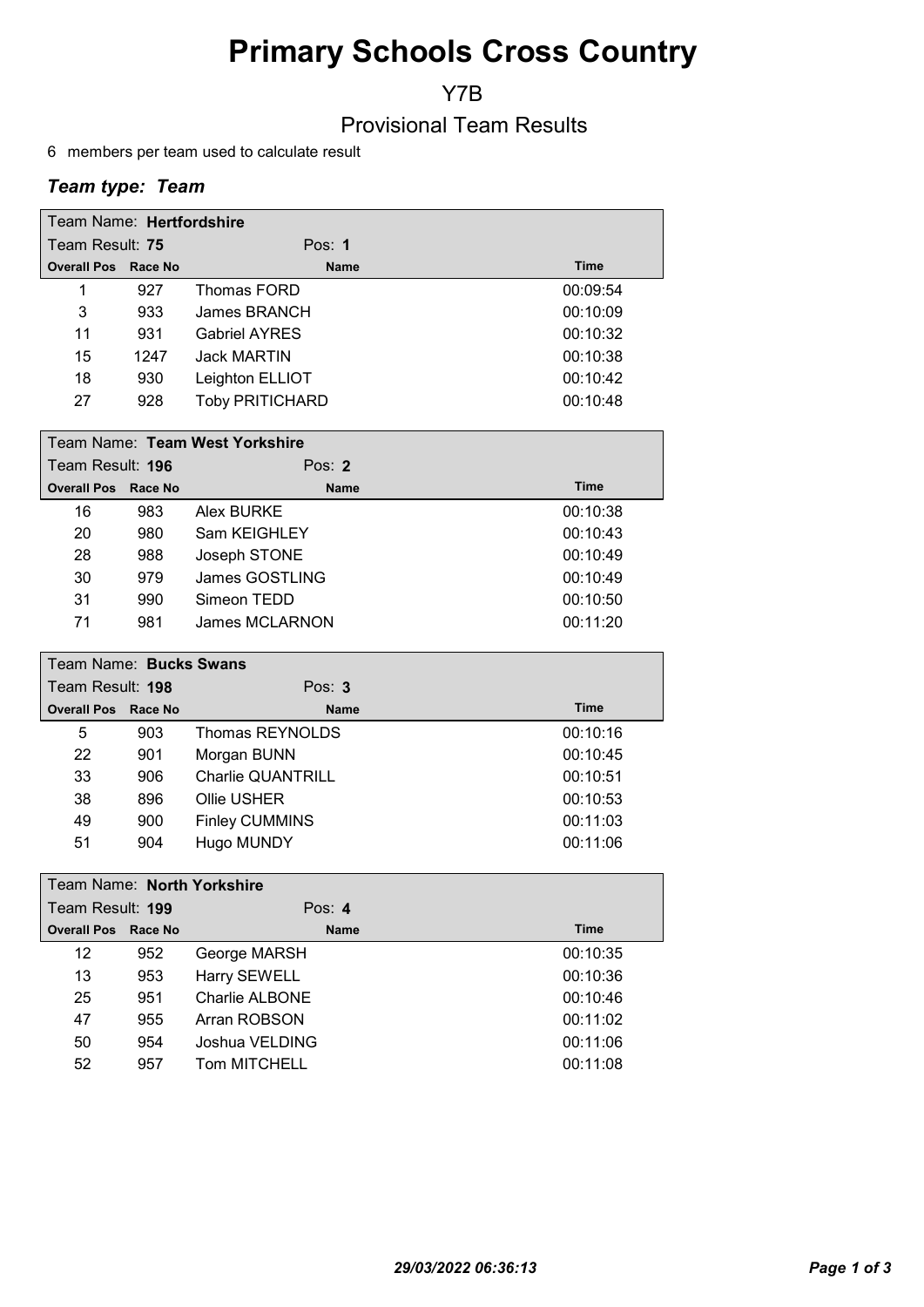# Primary Schools Cross Country

Y7B

Provisional Team Results

6 members per team used to calculate result

## Team type: Team

|                            | Team Name: Gloucestershire |                     |             |  |  |  |
|----------------------------|----------------------------|---------------------|-------------|--|--|--|
| Team Result: 204           |                            | Pos: $5$            |             |  |  |  |
| <b>Overall Pos Race No</b> |                            | <b>Name</b>         | <b>Time</b> |  |  |  |
| 4                          | 907                        | <b>Patrick PAUL</b> | 00:10:13    |  |  |  |
| 10                         | 924                        | <b>Teddy SPURR</b>  | 00:10:32    |  |  |  |
| 23                         | 923                        | <b>Jack PENNELL</b> | 00:10:45    |  |  |  |
| 32                         | 922                        | Reuben LINSCOTT     | 00:10:50    |  |  |  |
| 48                         | 921                        | Ollie PERRY         | 00:11:02    |  |  |  |
| 87                         | 925                        | Oliver WILSON       | 00:11:33    |  |  |  |

|                            | Team Name: Leicestershire |                         |             |  |  |
|----------------------------|---------------------------|-------------------------|-------------|--|--|
| Team Result: 246           |                           | Pos: $6$                |             |  |  |
| <b>Overall Pos Race No</b> |                           | <b>Name</b>             | <b>Time</b> |  |  |
| 19                         | 946                       | <b>Olly LOCKTON</b>     | 00:10:42    |  |  |
| 26                         | 948                       | Freddie SHARPE          | 00:10:46    |  |  |
| 29                         | 940                       | Jacob DUNCOMBE          | 00:10:49    |  |  |
| 41                         | 944                       | <b>Beckett MOORE</b>    | 00:10:58    |  |  |
| 58                         | 939                       | <b>Oliver STENHOUSE</b> | 00:11:13    |  |  |
| 73                         | 942                       | Joseph TAYLOR           | 00:11:21    |  |  |

|                            | Team Name: Nottinghamshire Schools |                          |             |  |  |
|----------------------------|------------------------------------|--------------------------|-------------|--|--|
| Team Result: 268           |                                    | Pos: $7$                 |             |  |  |
| <b>Overall Pos Race No</b> |                                    | <b>Name</b>              | <b>Time</b> |  |  |
| 9                          | 968                                | William REDDISH          | 00:10:25    |  |  |
| 17                         | 970                                | Sam HEPWORTH             | 00:10:39    |  |  |
| 37                         | 969                                | Daniel ADAMS             | 00:10:53    |  |  |
| 57                         | 971                                | Lewis CARR               | 00:11:12    |  |  |
| 65                         | 972                                | <b>Tarun BALAMURUGAN</b> | 00:11:16    |  |  |
| 83                         | 974                                | Gautham LAKSHMIPATHY     | 00:11:31    |  |  |

| Team Name: Warwickshire Schools |         |                       |             |
|---------------------------------|---------|-----------------------|-------------|
| Team Result: 384                |         | Pos: $8$              |             |
| <b>Overall Pos</b>              | Race No | <b>Name</b>           | <b>Time</b> |
| 44                              | 992     | Aran COOPER           | 00:11:00    |
| 53                              | 993     | Arthur WILLIAMSON     | 00:11:08    |
| 56                              | 991     | Joel LEDGARD          | 00:11:11    |
| 70                              | 995     | <b>William HOVELL</b> | 00:11:18    |
| 80                              | 997     | William SMITH         | 00:11:29    |
| 81                              | 994     | Samuel PLUMB          | 00:11:29    |